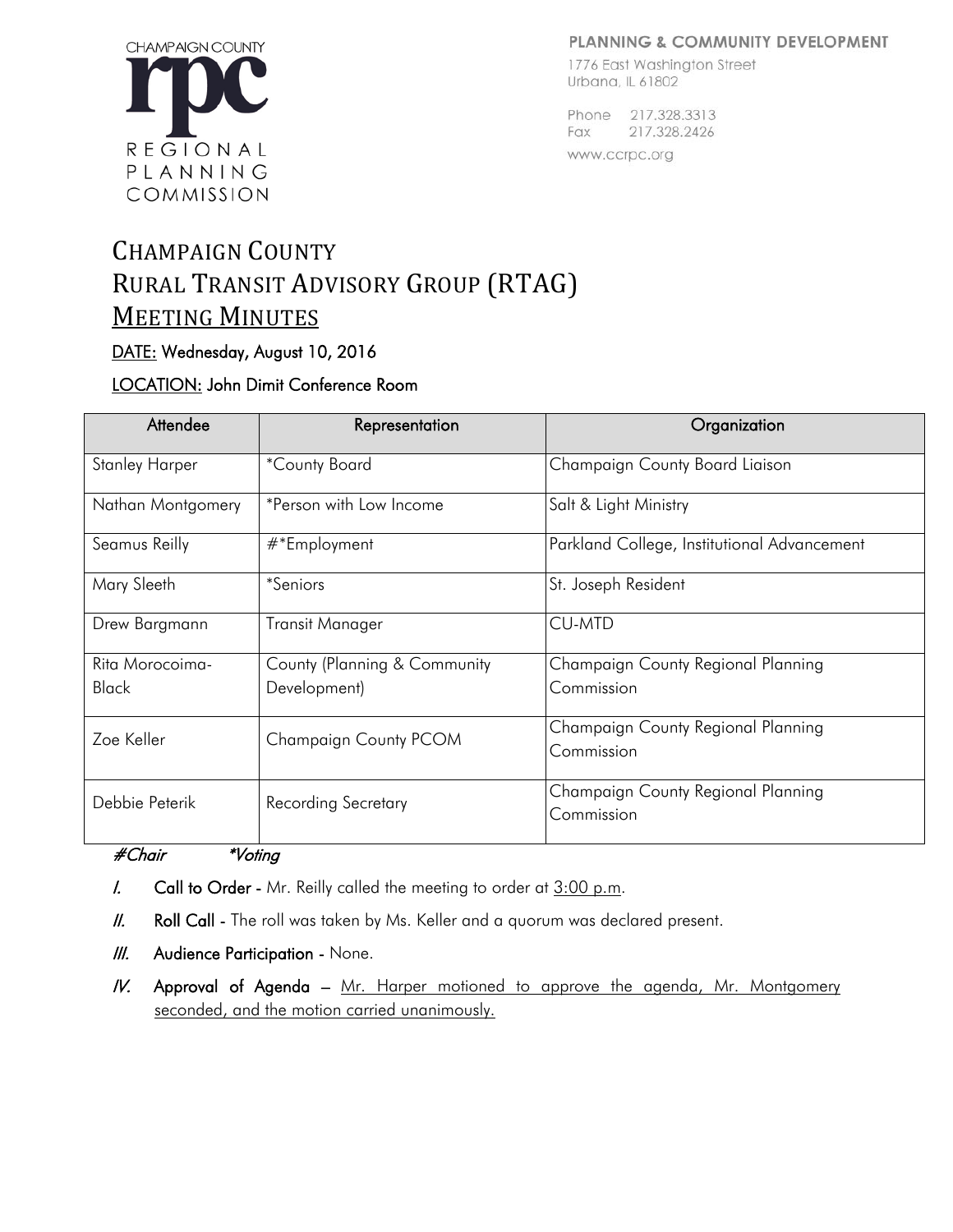### V. Approval of Minutes -

A. Meeting of May 17, 2016 - Mr. Montgomery motioned to approve the RTAG Minutes from the May 17, 2016 meeting, Ms. Sleeth seconded, and the motion carried unanimously.

#### VI. Old Business -

- A. Update on Rantoul Fixed-Route System Discussion
	- Ms. Keller provided the following update on the Rantoul Fixed-Route System:
		- **The current plan is to begin service in September.**
		- The contract amount will be for \$110,000 per year for three vehicles.
		- The Village of Rantoul is in the process of obtaining signage for the designated stops.
		- County Market has agreed to have a bus stop in their parking lot, and has also agreed to put up a flyer advertising the new service in the store.
		- The Village of Rantoul is talking with Walmart about the possibility of a bus stop in their parking lot.
		- Ms. Keller and Mr. Bargmann are in the process of creating a communication about the new service to allow for the community to have three to four weeks' notice before the start of the service.
		- Part of the contract requires that C-CARTS prepare a separate report (part of the National Transit Database Guidelines and required for all deviated fixed routes) that would provide information on hours, ridership and mileage.
		- Ms. Keller presented the proposed route for the Village of Rantoul. The route includes residential areas, low-income areas, Walmart and the businesses. If Walmart becomes the hub for the connection between Champaign-Urbana and the Village of Rantoul, the buses will be travelling north on Interstate 57 to the village and return to Rantoul via Route 45. By using the third vehicle, C-CARTS was able to increase the level of service.

Mr. Harper inquired about the hours the new service would provide. Mr. Bargmann commented that the village of Rantoul requested peak service from 5:00 a.m. to 8:00 a.m. and then from 3:00 p.m. to 6:00 p.m. Operationally, the new service will be compatible with the current service, which travels to and from Rantoul. During the middle of the day the service would operate as it currently does where people call in and trips are scheduled.

Mr. Montgomery asked about details of the service that will be provided. Mr. Bargmann indicated that the three vehicles would stay in Rantoul. MTD is still developing the process, but the thought is that a single vehicle would connect at a common point such as Champaign-Urbana, Country Fair, Illinois Terminal and Lincoln Square where riders could transfer to other transportation that is available during peak times. The current middle of the day service will continue.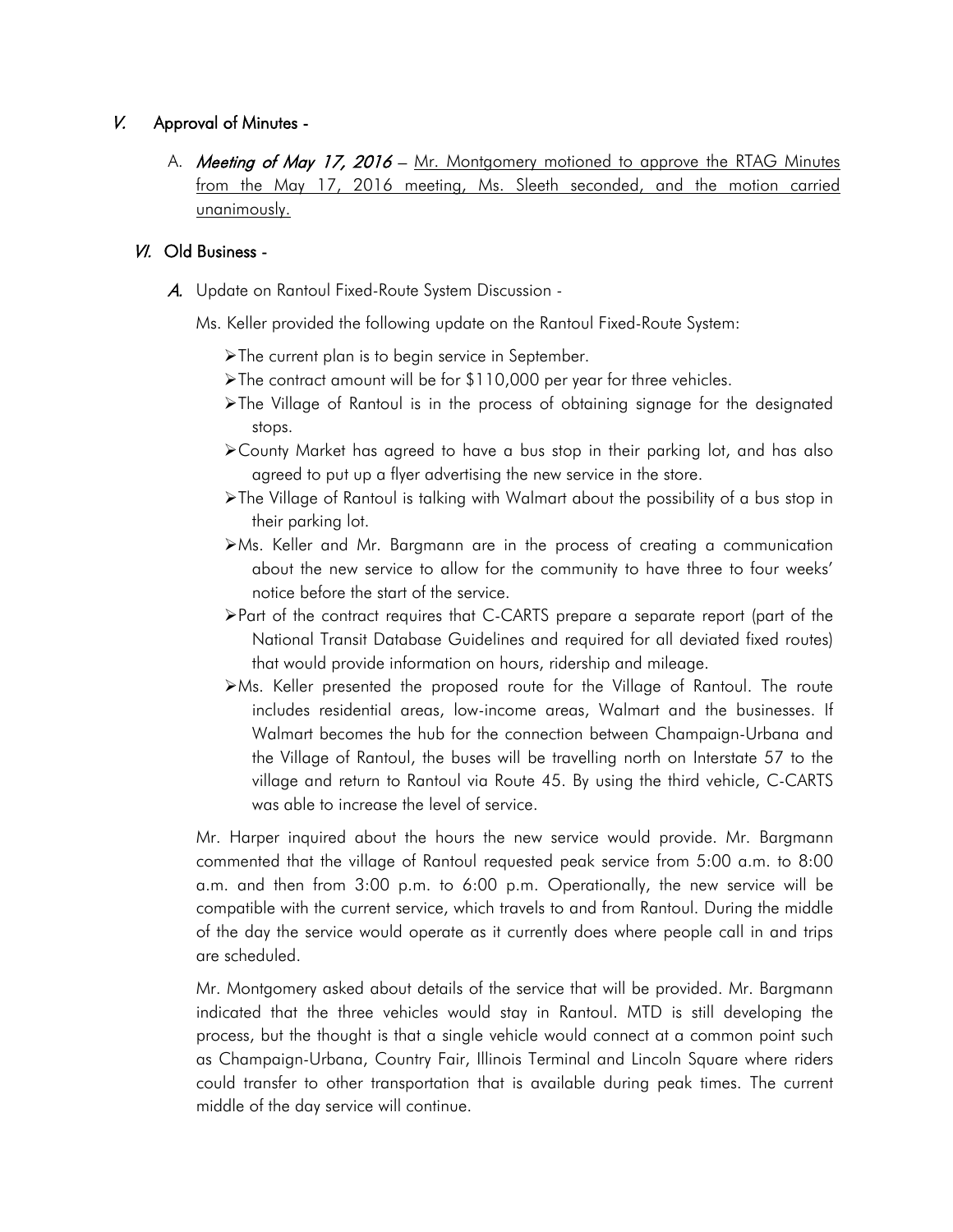Mr. Reilly asked if the buses would originate in Champaign. Mr. Bargmann indicated that the buses would leave the Urbana garage at about 4:15 a.m. to accommodate the earlier work shifts.

Mr. Bargmann commented that there would be an evaluation period. After the first six months, RTAG would meet with the Village of Rantoul to discuss how the service is working. Thereafter, RTAG would meet with the Village of Rantoul on a yearly basis.

Mr. Reilly asked about the riders who are using the service; if there will be coordination between the village and other services to help with covering costs for those riders. For example, if a person is Head Start or WIOA eligible, they may qualify for transportation. Ms. Morocoima-Black commented that at this time, the village is in communication with the companies in Rantoul about the possibility of getting some funding from the companies.

Mr. Montgomery inquired about the actual annual expenses. Mr. Bargmann commented that at this point, the additional cost would be the cost of three vehicle drivers and the dispatcher since they would be coming in one hour earlier. The additional costs are covered within the agreement and the additional money that MTD would have access to from the Downstate Operating Assistance program. Mr. Montgomery asked about capital expenses such as signage. Ms. Morocoima-Black indicated that there is a company in Rantoul that builds signs. The village was going to talk to them to see if they would be able to make a contribution to the village. Before real bus stops are established, C-CARTS will go through the process of running the system to find out where shelters are needed. Once the determination has been made, C-CARTS will research whether there is any funding available through grants to put the shelters in place, or if any of the companies would be willing to pay for the shelters and advertising.

Mr. Reilly inquired if there are additional rules or regulations for established bus stops and shelters. Mr. Bargmann indicated that MTD does different public/private partnerships from different places from time to time, and aside from ADA regulations, there are no other special regulations.

Ms. Morocoima-Black commented that the goal is to have the system up and running by September. Mr. Bargmann indicated that a conference call with the village is planned for August 11. After that call, a good determination will be made about the start of service date. Mr. Reilly inquired about the delay in starting the service. Mr. Bargmann indicated that RTAG is waiting on the approval of the grant application and the contract from IDOT. The state budget has also had an impact. Ms. Morocoima-Black further discussed the fact that RTAG wanted the agreement to be between CU-MTD and the village, but IDOT wanted the agreement to go to the county for approval. Ms. Morocoima-Black indicated that going to the county board and the highway committee for approval would delay the process over a month. In addition, RTAG is a committee of the county board, a county member is a member of the RTAG committee and there are members of the community that have been involved through the whole process.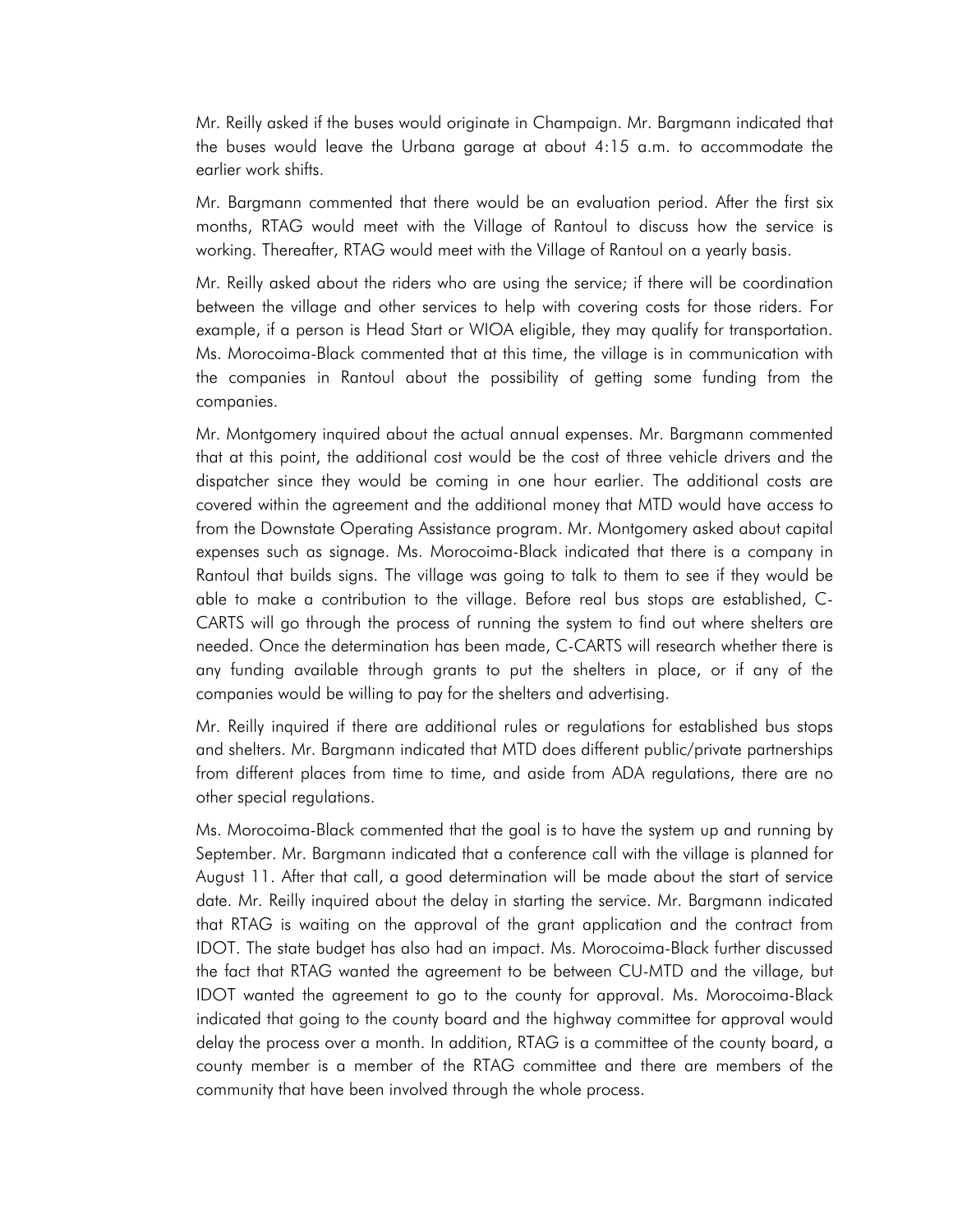In addition to the conference call on August 11, a meeting is scheduled for August 25 with the village to finalize all of the details.

#### VII. New Business -

# A. C-CARTS FY16 4<sup>th</sup> Quarter (April-June) Service & Fiscal Reports -

Ms. Keller made the following comments regarding the service reports:

- $\triangleright$  Denials continue to drop.
- $\triangleright$  Total trips per hour are up.
- $\triangleright$  There were 107 new riders last quarter.

Ms. Keller discussed the breakdown of denial reasons:

- $\triangleright$  There were 123 denials due to the time the customer wanted was not available.
- $\triangleright$  There were six denials due to the request was for the same day or the next day.
- $\triangleright$  There were five denials due to the request being for weekend service.

Ms. Keller discussed the FY 16 Q3 and Q4 revenue report:

- April fares were really low due to an over-reporting of accrual issue for the previous month.
- Ms. Keller indicated that 65% of the grant funds have been spent.

#### B. Approval of C-CARTS Intergovernmental Agreement with the Village of Rantoul-

Ms. Keller presented the agreement to the committee and the following comments were made:

- The agreement is between the County Board, MTD, Village of Rantoul and the Regional Planning Commission.
- $\triangleright$  IDOT agreed to the way the agreement was set up because the county gave oversight authority to RTAG and to RPC.
- $\triangleright$  The contract is a two-year term from the date of execution by the Village of Rantoul.
- $\triangleright$  Payments will be made monthly.
- $\triangleright$  The contract is on a reimbursement basis.
- If the service is discontinued for any reason, CU-MTD will pro-rate how many days were served in the previous month, and the village would return to the demand response service.
- $\triangleright$  Monthly reports will be provided to the Village of Rantoul on ridership, service hours and mileage.
- $\triangleright$  The Village of Rantoul and CU-MTD will meet at six months to review the service.

Mr. Montgomery motioned to approve the C-CARTS Intergovernmental Agreement with the Village of Rantoul to be accepted as presented, Ms. Sleeth seconded, and the motion carried unanimously.